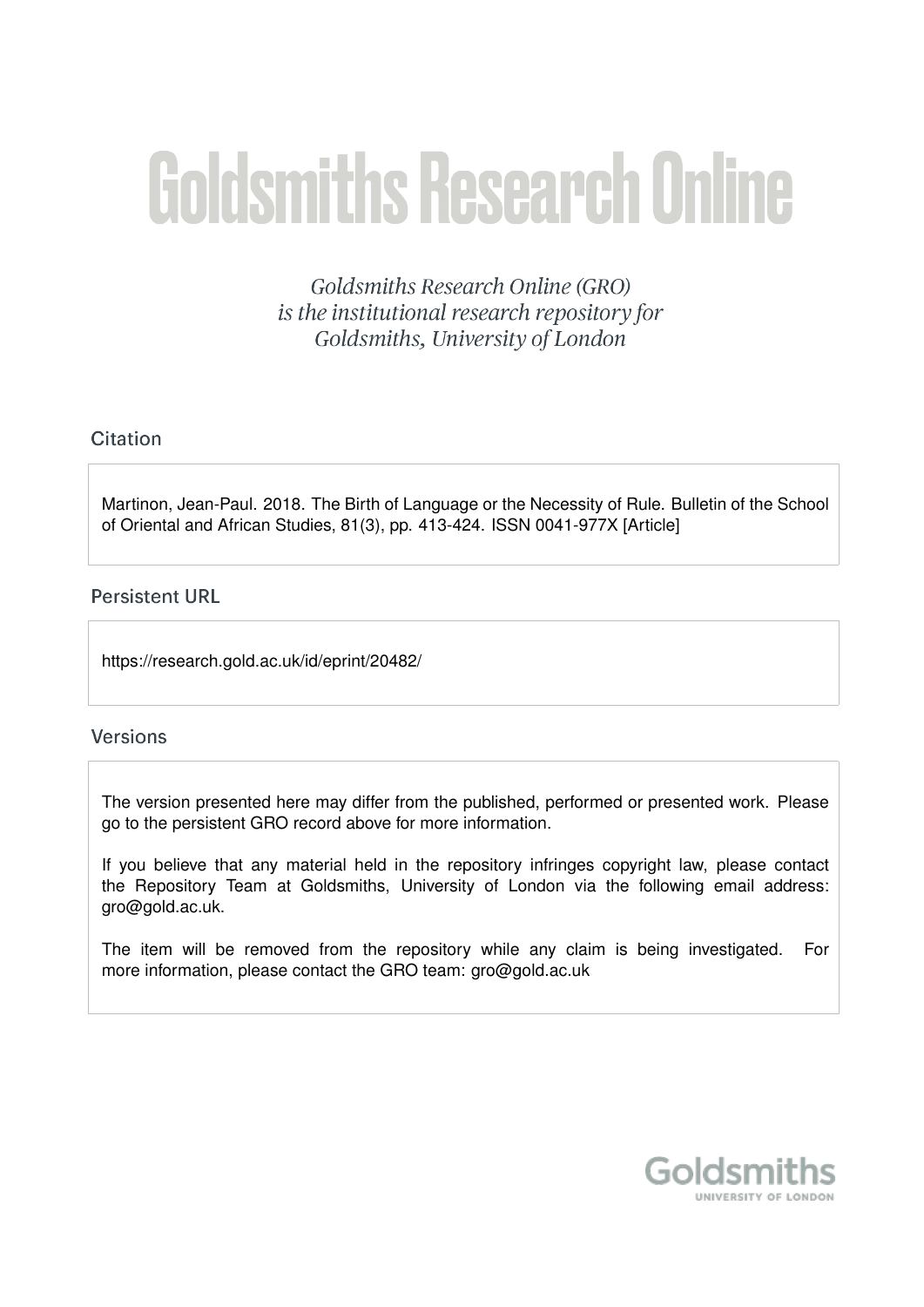**Jean-Paul Martinon, "The Birth of Language or the Necessity of Rule," in Special Issue ed. by Pierre-Philippe Fraiture, in** *The Bulletin of SOAS* **(2018): 1- 12, © The Bulletin of SOAS, 2018.**

#### **Introduction:**

When I was researching the idea of peace in Rwanda between 2006 and 2013 (Martinon 2013), I stumbled upon an unexpected problem: how is one to interpret the Biblical Sixth Commandment ("Thou Shall Not Kill") in a Rwandan context? The problem was not so much a historical one: for example, how did the Bible impose itself in Rwanda and how did the prohibition against murder became accepted by all Rwandese? The history of the arrival of the White Fathers in East Africa, for example, explain at least partially, this imposition of the Bible and of its prohibitions.<sup>1</sup> So this wasn't the issue. The problem was not so much a socio-political and religious one either: for example, why did the prohibition against murder ended up being so ignored during the genocide? The infamous and controversial saying by a Rwandan Bishop after the end of the Genocide that Rwandese are more Catholics than they are Christians could explain to some degree this overwhelmingly thorny issue. <sup>2</sup> So again, this wasn't the issue either. The problem was really a philosophical one about the origins of ethics: on the one hand, there is a *written* Judeo-Christian prohibition against murder and on the other, there is a whole range of Rwandan prohibitions, passed on *orally* between generations, none of which specifically target the act of murder.<sup>3</sup>

The problem was therefore more than just a question of historical, political, cultural, or religious heritage; the problem was eminently philosophical: on what should ethics be based: on what is written or what is transmitted orally? If we go for the former (the written), then we abide, as we will see, *not only* by the entire Abrahamic tradition, for which the Word is placed centre-staged in any discussion of ethics, *but also* by the

 $1$  For one of the most remarkable accounts of the relationship between the White Fathers, the colonial regimes, and the kingdom of Rwanda, see Des Forges-Liebhafsky (2011).

 $2$  On this topic, see Longman (2011).

<sup>3</sup> On the oral tradition of Rwanda, see amongst others, Crepeau (1985) and Biruka (2010).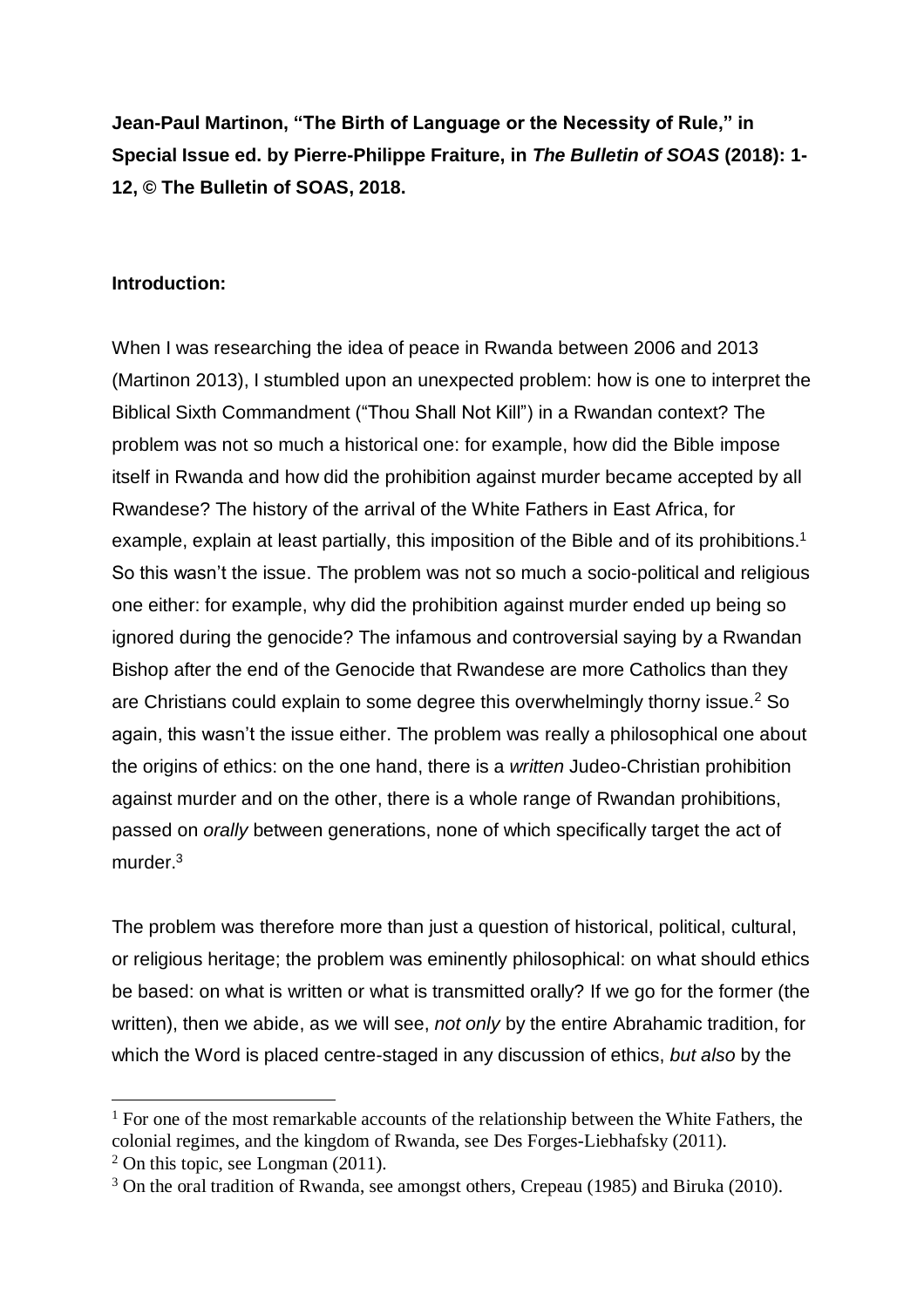entire history of Western ethics (or moral philosophy) from Kant's categorical imperative (his unconditional maxim needs the rational written order to enter into force<sup>4</sup>) to all contemporary moral principles, whether in Normative or Applied Ethics: they all rely on the force of generality of written commandments, principles, rules, or maxims. If we go with the latter (the oral), then what ethical imperative against murder do oral societies, and Rwanda specifically, abide by? If, for example, someone says orally in Kinyarwanda, "*Injunga y'urulimi inesha injunga z'igitero* - The sharpness of the tongue defeats the sharpness of the warriors,"<sup>5</sup> can it be enough to stop the blade? In other words, what is it exactly that enjoins the respect of the imperative not to kill, if it is not just the fear of being incarcerated by a legal system based on colonial and post-colonial *written* laws?

In order to address this complex issue, I will first look briefly at the structure of the Sixth Commandment not in a religious or historical context, but a philosophical one. I will then explore the long-lived systems of prohibitions in Rwanda. The aim of this juxtaposition is not so much to question the strength or validity of either system (written or oral), but to highlight the problem we face when thinking the start of ethics, the point at which ethics needs to be taken in consideration.

## **• The Judeo-Christian Sixth Commandment**

 $\overline{a}$ 

As is well known, the Biblical prohibition against murder $6$  constitutes in the Old Testament what has come to be seen as the first Word. As the Talmudic scholar, Marc-Alain Ouaknin, explains:

"According to the Talmud, the disposition of Moses's table aims to put in relation or correspondence each of the five commandments: five on each side. The sixth commandment thus corresponds to the first one, 'I am the Lord, thy God…' For this reason, commentators would say that 'you shall not kill' means 'you shall not

<sup>4</sup> On this topic, see Nancy (1983), and in English, Nancy (2003: 133-51).

<sup>&</sup>lt;sup>5</sup> "Language is as dangerous as a weapon." Crepeau and Bizimana (1979, No. 1602, 239). All translations are mine unless otherwise stated.

<sup>6</sup> For a clear account of the problems associated with this Biblical commandment, see: Bailey (2005).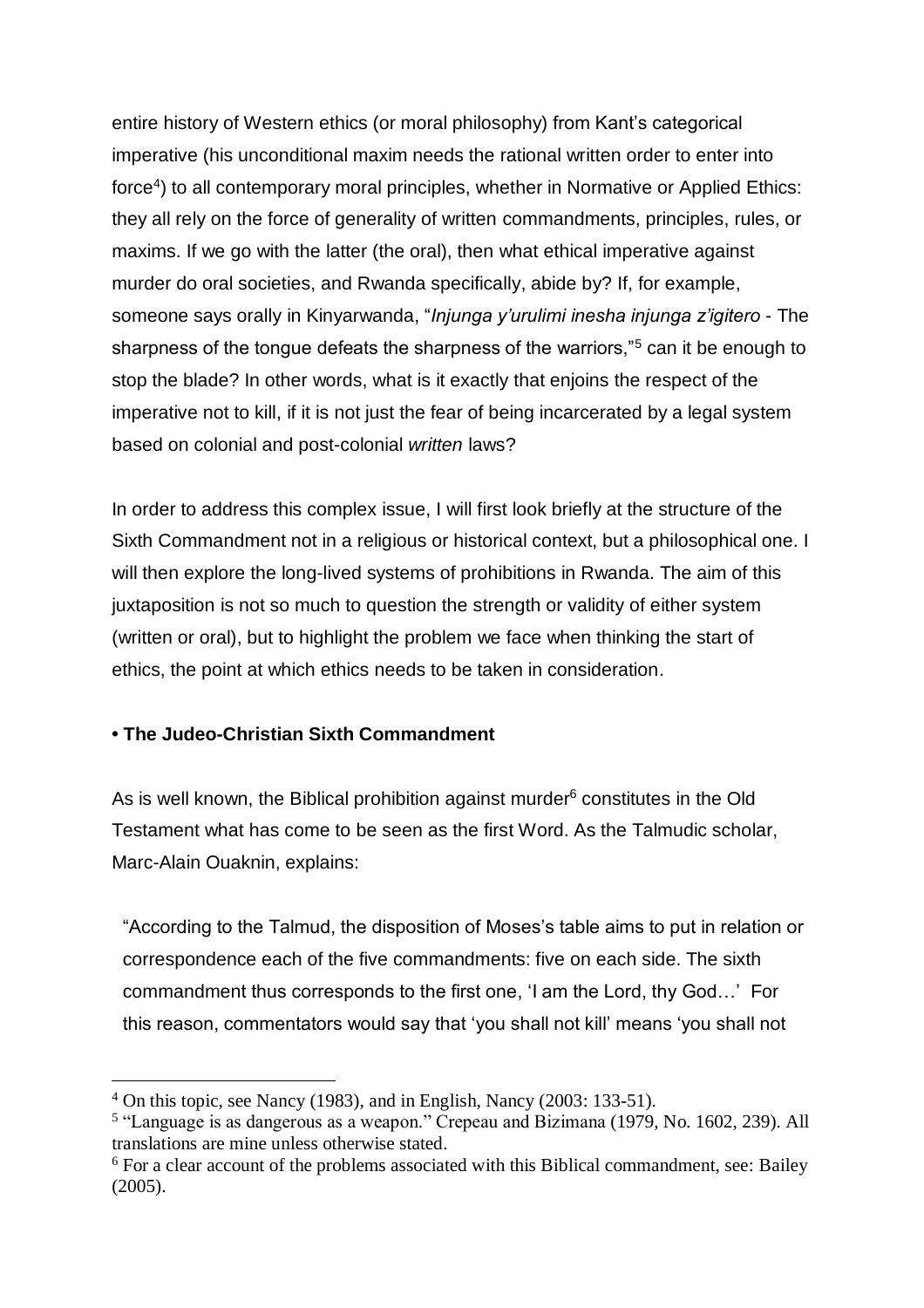kill the way in which your God revealed Himself and said 'I am.' The sixth commandment can thus be translated with: 'You shall not kill the 'I am'" (Ouaknin 1999: 122).

By linking the two Commandments at the top of Moses's two-column table, it is clear that the Old Testament wanted to show that language is what needs to be given priority: the name of God (on the left) can be read, uttered, and repeated *only* when the possibility of death (on the right) has been set aside. In other words, there can be no Word without at the same time a prohibition against murder. The two columns are therefore strategically headed by the declaration of divine expression against the possibility of death.

However, this is not all. What this heading also demonstrates is that the juxtaposition First and Sixth Commandments not only gives priority and importance to language, it also inaugurates the birth of Western subjectivity, both in its godly and human acceptations. On the one hand, there is a divine assertion: "*I am* the Lord, thy God." On the other hand, there is also, through this divine statement and the adjoining suggestion not to kill, another subject: "I am (potentially murderous)." How is this so? Basically, the *explicit* positing of the sovereignty of the divine subject also suggests, through the opening provided by the Sixth Commandment, the *implicit* possibility of the mortal subject on the right. The two subjects are clearly announced at the top of Moses's tables: one in its assertive statement, the other in its inferred potential. In this way, the Word is given to us splintered, God on the left, mortals on the right, the two clearly showing that the positing of the subject is overall *explicitly* always divine, but it is also *implicitly* potentially murderous. The Western subject appears here as if an unmentionable corollary statement of fact that can never be reconciled: divine, but also potentially evil.

The intertwinement between the birth of God, the subject, and language has never been better exposed than in the metonymy of the face put forward by the philosopher Emmanuel Levinas who says, for example: "This infinity, stronger than murder, already resists us in his face, is his face, is the primordial *expression*, is the first word: 'you shall not commit murder'" (Levinas 1969: 198-9). With this complex sentence, Levinas, intertwines, following the Old Testament, the infinity of God with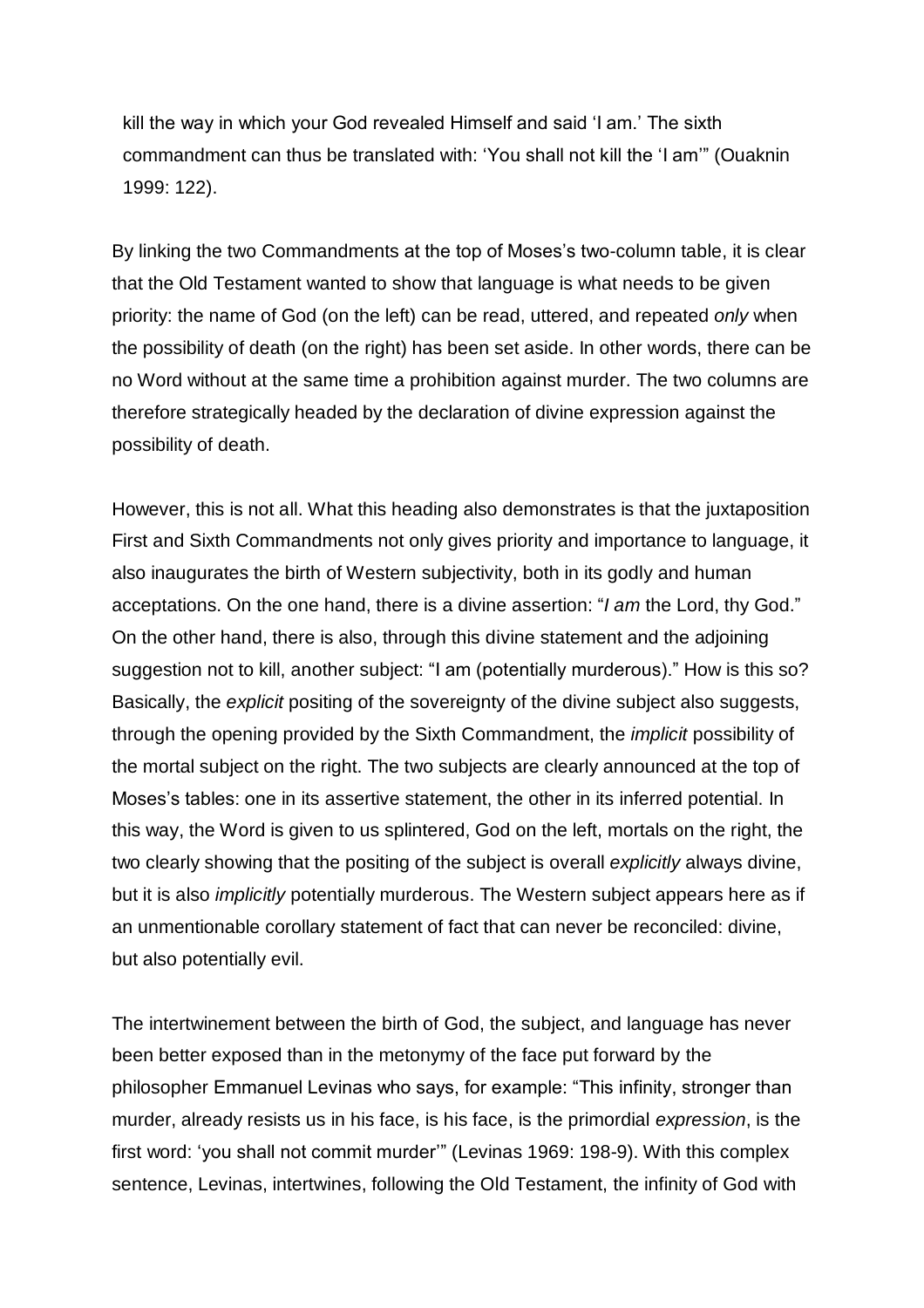human finitude and inscribes the Commandment right at the heart of the very constitution of subjectivity. Let's unpack Levinas's statement. Before being a subject, "I am" is indeed a face. However, because this face breaks open the possibility of the new and thereby introduces the radically Other or God, "it" *is* also "I am the Lord." The two cannot be distinguished with much clarity. The face introduces God as he or she pronounces His word. But the interface "I am" / "I am the Lord" cannot take place without a prohibition splintering the two. It is, as we have seen, what guarantees its taking place. Finitude and infinity thus clash right in the metonymy of the face, with infinity always on the strong side, and finitude always prone to murder. In this way, subjectivity, God, and language come together and in order to take place, they each need to thwart the very possibility of death itself.

The curious thing about this link between the First and Sixth Commandments is the fact that although it inaugurates God, the subject, and language, it also raises the question of exception: what are the circumstances in which either subject (God or mortals) is permitted to kill, who can really avoid the Commandment and get away with murder. This is what the futural modal verb ("Shall") implies: the Commandment can be broken. As Jean-François Lyotard, this assiduous reader of Levinas has shown, "Thou Shall Not Kill" does not call for peace, it raises instead the question of exception. As he says: "The prescription 'thou shalt not kill' has always been festooned with exceptions, and all these exceptions have implied 'thou shalt kill'" (Lyotard 1985, 63). The question, of course, is then this: What circumstances permit killing or murder? To look for these exceptions in the Bible (and they are many!) would be pointless, because these don't address the issue raised by Moses's unexplained and unjustified futural suggestion that killing is "not a good idea." Juxtaposed with the positing of divine sovereignty, the tacit exceptions implied posit in fact the issue of freedom: both divine and mortal subjects are free to determine these exceptions. This freedom is not a state, but the setting-off of the sovereign subjects (divine and mortal) in their search for morality. In this way, the headings of Moses' tables inaugurate the freedom of both subjects to ethical self-determination.

Ultimately, these two arguments by Levinas and Lyotard help us to see that the Biblical pairing "I am" / "Thou Shall Not Kill" can never be paradoxically *above* the law; it is, on the contrary, *the start* of all laws, of all moral statements, and of all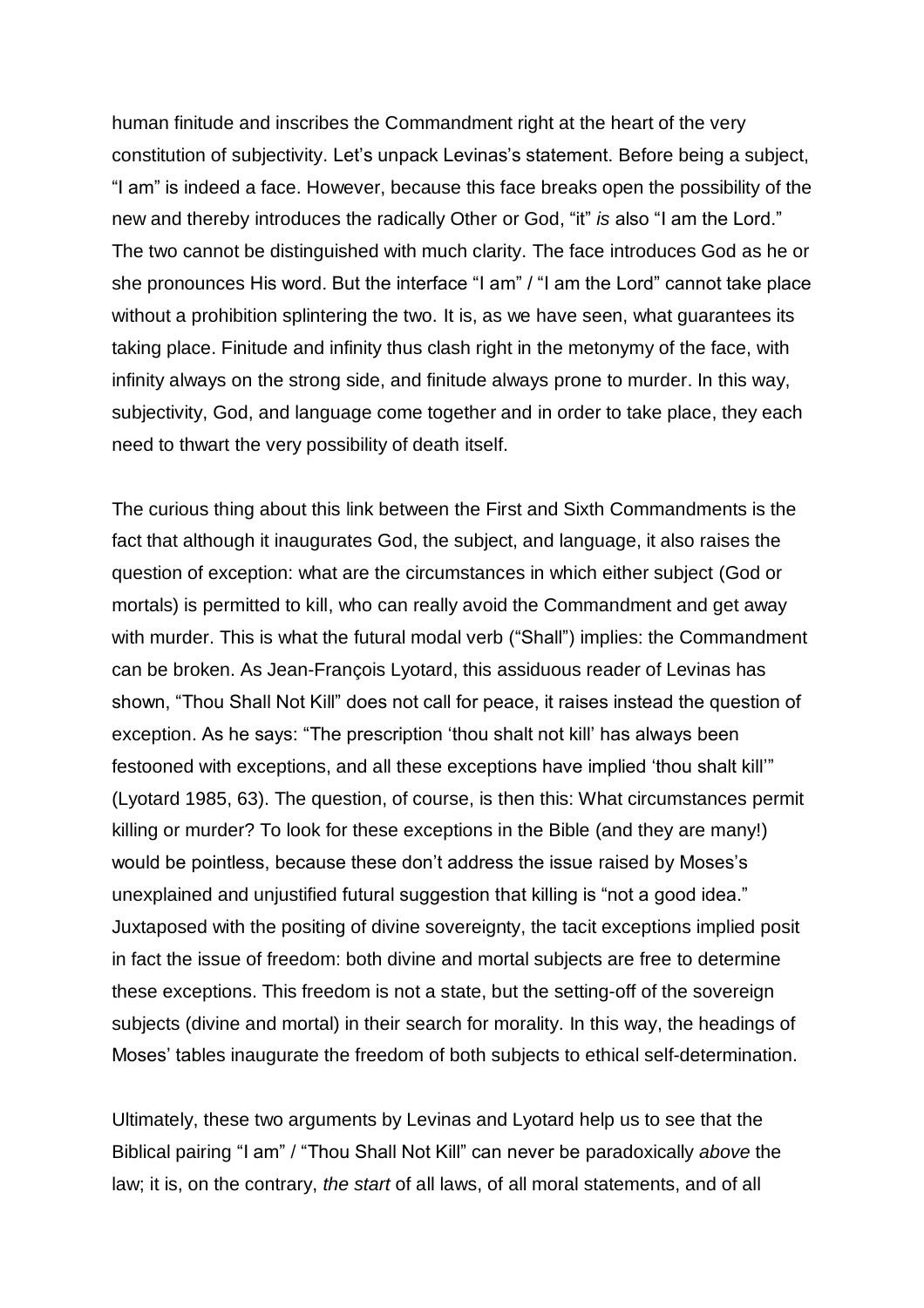ethical decisions as to what is good or bad. In other words, the first two lines on Moses's table give us not a law on how to live righteously (obeying God and not murdering anyone, for example), but how the law should start: it should start with the realisation that we are always already in a free state of deliberation: "I am" / "Thou Shall Not Kill," a deliberation that authorizes, as Jacques Derrida says in his own oblique reading of the Commandment, "every ethical law in general" (Derrida 2001: 99). In this way, *because they are written*, Moses's tables are therefore not moral instructions, they are an offering to debate. That's their point. They demand that we, as sovereign subjects, ponder the meaning *written* on these tablets of stones; reflect not only on who we are, but also on how we relate to this divine being who announces Himself and what happens if we abandon Him and kill (ourselves or) another. In sum, the first two lines of the tables don't put forward a set of principles to follow, they concretize the necessity of ethical reflection, which is nothing other than the concretization of the freedom of the sovereign subject.

As all this hopefully shows, the two short enigmatic sentences forming the heading of Moses's tables rest on the power of the written word. It is from this writing and this formal typesetting that the necessity of ethics emerges. There is no getting out of this. These simple words not only determine the other commandments in the rest of the tables, they also inaugurate every written codes and laws in most countries in the world, including both those who do not have formal constitutions and those who have sternly divorced themselves from any religion. Both the subject in all its sovereignty and the imperative to refrain from killing are the cornerstone of every modern nation on earth and this even if they don't strictly abide by them. Now the question is inevitably this: What happens when the written is secondary to the oral relations? What happens to this written Biblical call for interpretation in a country, like Rwanda,<sup>7</sup> that has only passed from an oral tradition to a written one in the last one hundred

 $<sup>7</sup>$  I leave aside here, for lack of time, an important analysis with regards to the juxtaposition</sup> between monotheism (and its written commandments) and Rwanda's multivalent apperception of God under the name *Imana*. If this were a book, it would then be necessary to analyse the conflation divine/mortal subjectivity, language, and prohibition against murder and to contrast it with a non-monotheistic society and culture. As I said, my aim here is not theological or historical, but ethical, however much it is difficult to distinguish the two properly speaking.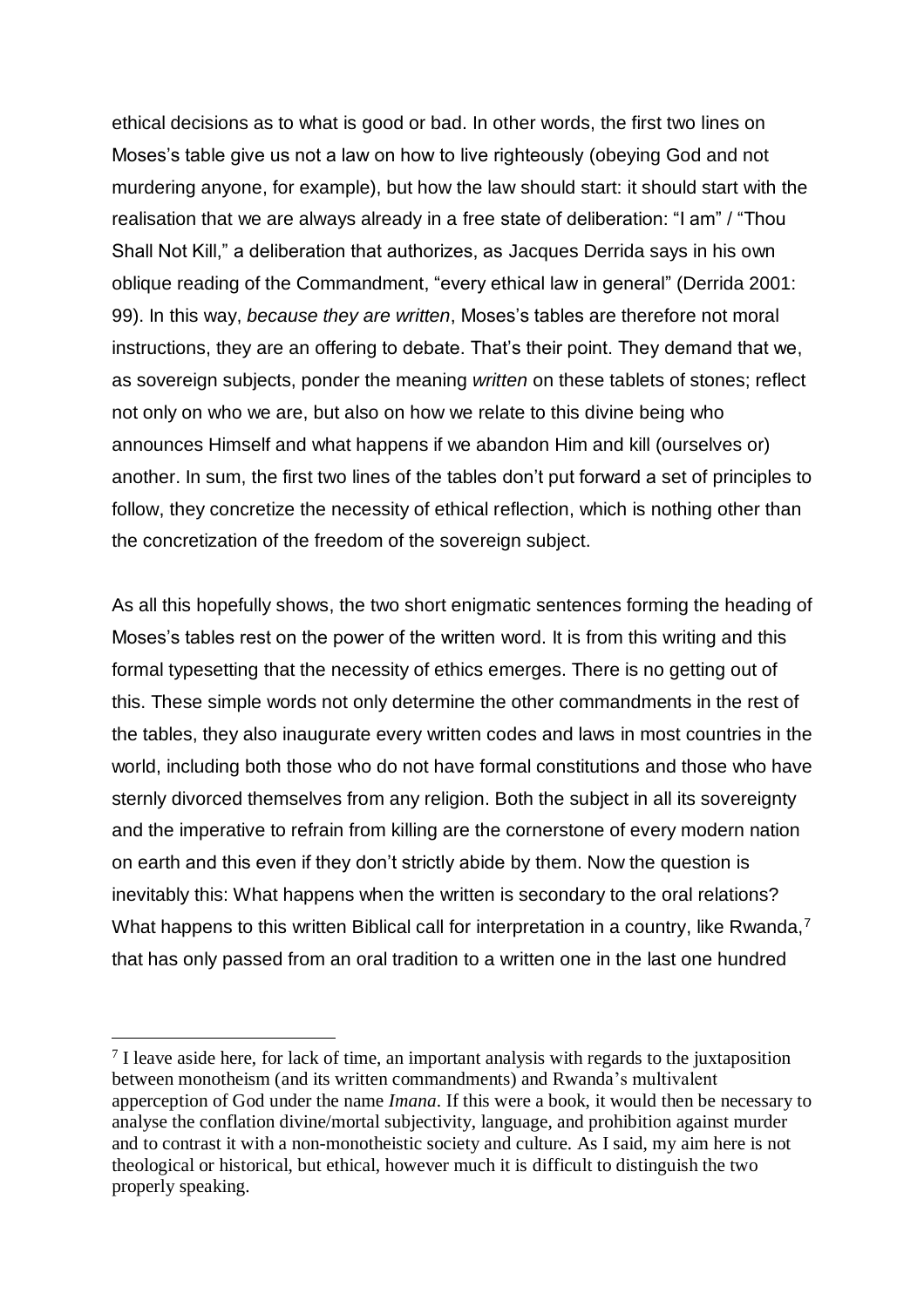and fifty years? In order to address these questions, let me first explore briefly the way Rwanda's oral tradition understands prescriptions against murder.

# **2. Kirazira!<sup>8</sup>**

 $\overline{a}$ 

Rwanda once had a whole set of oral prohibitions, called (*umuziro,* plural *imiziro*)*,* that regulated the lives of particular groups of people and specific individuals. The *imiziro* were indeed imposed onto specifically targeted groups, like women,<sup>9</sup> hunters, landowners, etc. and to particular individuals, such as the king, court clerks, heads of clans, etc.<sup>10</sup> Although the population largely ignores them today, anthropologists continue to highlight the fact that many Rwandese still rely on them even in a globalised modern and secular environment. As the anthropologist Danielle de Lame, for example, remarks with regards to the space of the Rwandan home (*urugo*):

"Even if space as defined culturally by the *imiziro* ritual prescriptions and prohibitions has been largely rejected, related beliefs continue to suffuse the everyday life of Rwandese… very few are indifferent to them."<sup>11</sup>

In this way, although it is no longer possible to generalise today about Rwandan prohibitions or explain them within the context of a complex and long-established animist system,  $12$  it is therefore clearly a fact that "in some cases these may still swing the register of meaning for many Rwandese from reality to efficient

<sup>&</sup>lt;sup>8</sup> "It is forbidden!" Alexis Kagame uses this expression in this context: "If you ask a Rwandan: 'Can you marry your sister?' He will reply: *ntibishóböka, kirazira!* = 'This is not feasible: it's forbidden!'" Kagame (1956: 381).

<sup>9</sup> "Women were subjected to more ritual rules (*imiziro*) than men. This is because their human condition, evidenced in speech, just barely conceded to them (now as before), transgressed their culturally assigned role as vehicle." de Lame (2005: 439). <sup>10</sup> See de Lame (2004: 288-9).

<sup>&</sup>lt;sup>11</sup> de Lame (2005: 86), translation modified. See also de Lame (2004: 288).

<sup>&</sup>lt;sup>12</sup> For such an analysis, see Gasarabwe (1978) and Gasarabwe (1993): 31-33.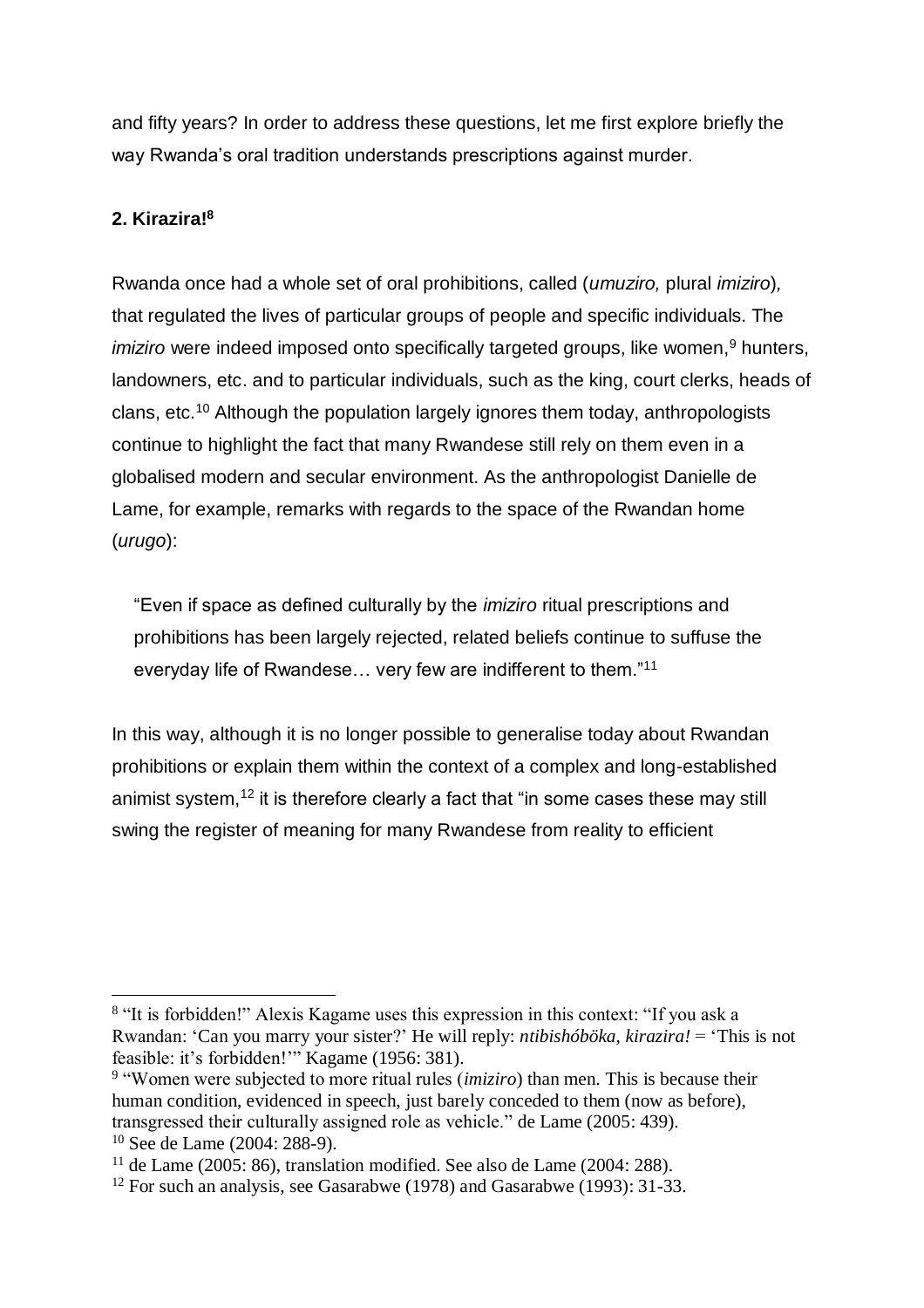symbolism."<sup>13</sup> How are we then to understand the need to evade murder in this complex system of oral prohibitions<sup>14</sup>?

What transpires from all the literature on Rwandan prohibitions<sup>15</sup> is that there appears to be no *specific* prohibition against murder.<sup>16</sup> In other words, the idea of a Biblical Sixth Commandment appears to be inconceivable not because murder is allowed or because Rwandese have little regard for life, but for two specific reasons:

The first reason is simply that it is not possible to conceive in Kinyarwanda something so generic, general, or primary and then apply it to all. The Rwandan language and culture simply does not permit it.<sup>17</sup> Outside of a Judeo-Christian context—if this were at all possible today in Rwanda—a prohibition against murder would be hinted at within the context of specific prohibitions such as those defining relationships between individuals or groups of individuals.<sup>18</sup> In the past, for example, Rwandese could take women or children hostage, but not kill them; in another context, they could kill a man, but not when entering someone's home, where, crucially, hospitality would supersede mortal disputes. When building a new house, the oral tradition called upon the new home-owner to bury the rope that served to delimit the boundary with a fruit (*umutanga*) in order to ward off *all* possible ills that might befall it (theft, murder, arson, etc.).<sup>19</sup> As these examples show, the lack of specificity prevents anyone from formulating a commandment as a generic form of moral imperative applicable not only in all situations, but also to all subjects understood irrespective of their gender, clan, or their socio-economic or professional standing. The first reason there is no single Rwandan prohibition or saying that

 $\overline{a}$ 

 $14$  I am obviously aware that Rwanda is a predominantly Christian country (as of 2012, Catholics represented 43.7%, Protestants 37.7%—of whom 11.8 % were Seventh Day Adventists—Muslims 2%, while 1.3% claimed no religious beliefs). The idea is *only* intended to challenge the logic of the Commandment's articulating principle.

 $13$  de Lame (2005: 34), translation modified.

<sup>&</sup>lt;sup>15</sup> For such a literature, see amongst others, Bigirumwami (1983), Bigirumwami (1987), and Kagame (1954).

<sup>&</sup>lt;sup>16</sup> This was confirmed to me in an exchanged of emails with Charles Ntampaka, lawyer and expert in Rwandan law and society. I thank him once more for his help.

 $17$  On this, see Balibusta (2000b: 181).

 $18$  For a more comprehensive list of prohibitions, see amongst others, Pages (1933: 407-414), Sandrart (1951), Bourgeois (1954-1958), and Nothomb (1965: 195-200).

<sup>19</sup> On this rite, called "*kutanga umulozi nu mwanzi*," see Nothomb (1965: 116).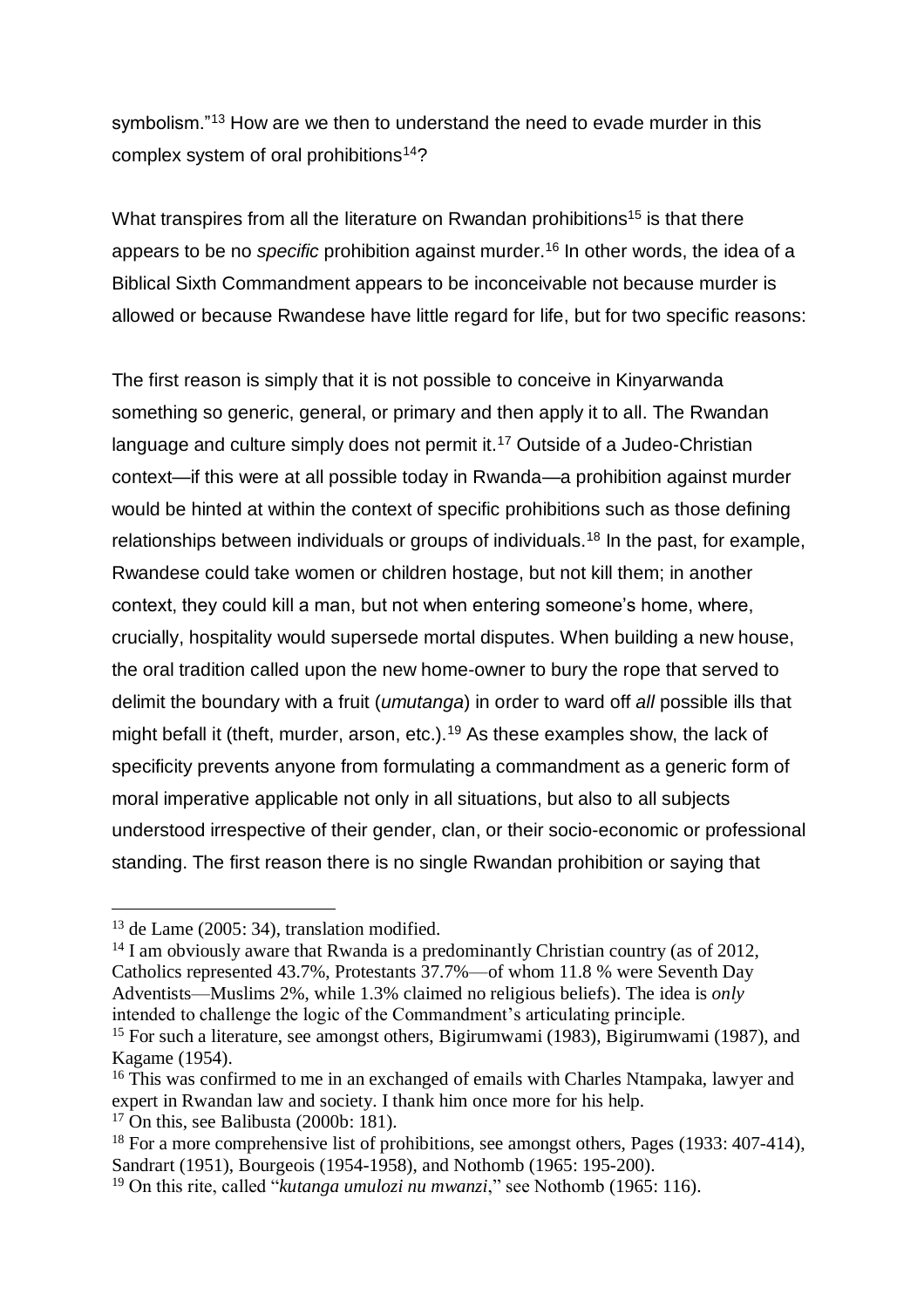directly tackles the problem of murder is therefore that the multiplicity of contexts in which the death of someone might occur simply does not permit it. There are effectively far too many exceptions or contexts for anything so generic, thus invalidating any legitimacy to the prohibition, even if it is conceived as hypothetically to-come ("Shall").

Secondly, because in Rwanda, a prohibition against murder could not focus on the sole responsibility of a sinful individual,<sup>20</sup> but on the responsibility of the group or collectivity.<sup>21</sup> As many anthropologists have noted, the idea of "sin" and therefore of an individual's transgression against a divine law did not exist prior to the arrival of White Fathers in East Africa. In this way, unlike the Sixth Commandment, which focuses on targeting both the guilt and responsibility of the *one* person who transgresses it,<sup>22</sup> Rwandan prohibitions against murder involve everyone concerned, that is, everyone in the family (*Imilyango*), clan (*Ubwoko*), or lineage (*Umuryango*) 23 in which a murder has taken place. This is evidenced in the way crimes are understood, even in some cases, to this day: if one person commits a crime, all members of the particular lineage or group feel obliged to take on the responsibility for the crime. A parricide, for example, is a crime that calls for the entire family of the perpetrator to follow specific rituals of purification.<sup>24</sup> The consequence of this is that the feeling of belonging to a lineage or group necessarily lessens the answerability or responsibility of the one individual vis-à-vis the crime itself.<sup>25</sup> In this context, a generic prohibition applicable to all would then be, once again, unnecessary.

<sup>&</sup>lt;sup>20</sup> The common Biblical use of the singular pronoun "thou" instead of the plural "ye" attest quite simply to this singularity.

 $^{21}$  "In the non-Christian Central African thought, the idea of sin in a Christian sense does not exist." Nothomb (1965: 105). Nothomb also quotes Aloysius Bigirumwami who, in *Imihango y'imigenzo n'iyi'imizilirizo* (Diocese of Nyundo, 1964), confirms that non-Christian Rwandese could never have conceived of the idea of sin. Nothomb (1965: 105, fn. 52).

 $22$  For the way the Sixth Commandment has progressively become a prohibition against individual murder and not killing in general, see Bailey (2005).

 $23$  For pre-colonial Rwanda, see Kagame (1954: 77-80) and Maquet (1954).

<sup>&</sup>lt;sup>24</sup> As Nothomb remarks, corroborating Kagame's earlier analysis: "If a member of a family [or clan] killed someone not belonging to this family [or clan], every male member of the family would feel collectively responsible for this murder." Nothomb (1965): 170.

 $25$  This should obviously not be seen to explain the Rwandan genocide. Any reductive view of this nature can only distort the tragedy that occurred in 1994. For the way this consequence is drawn, see Nothomb (1965: 173).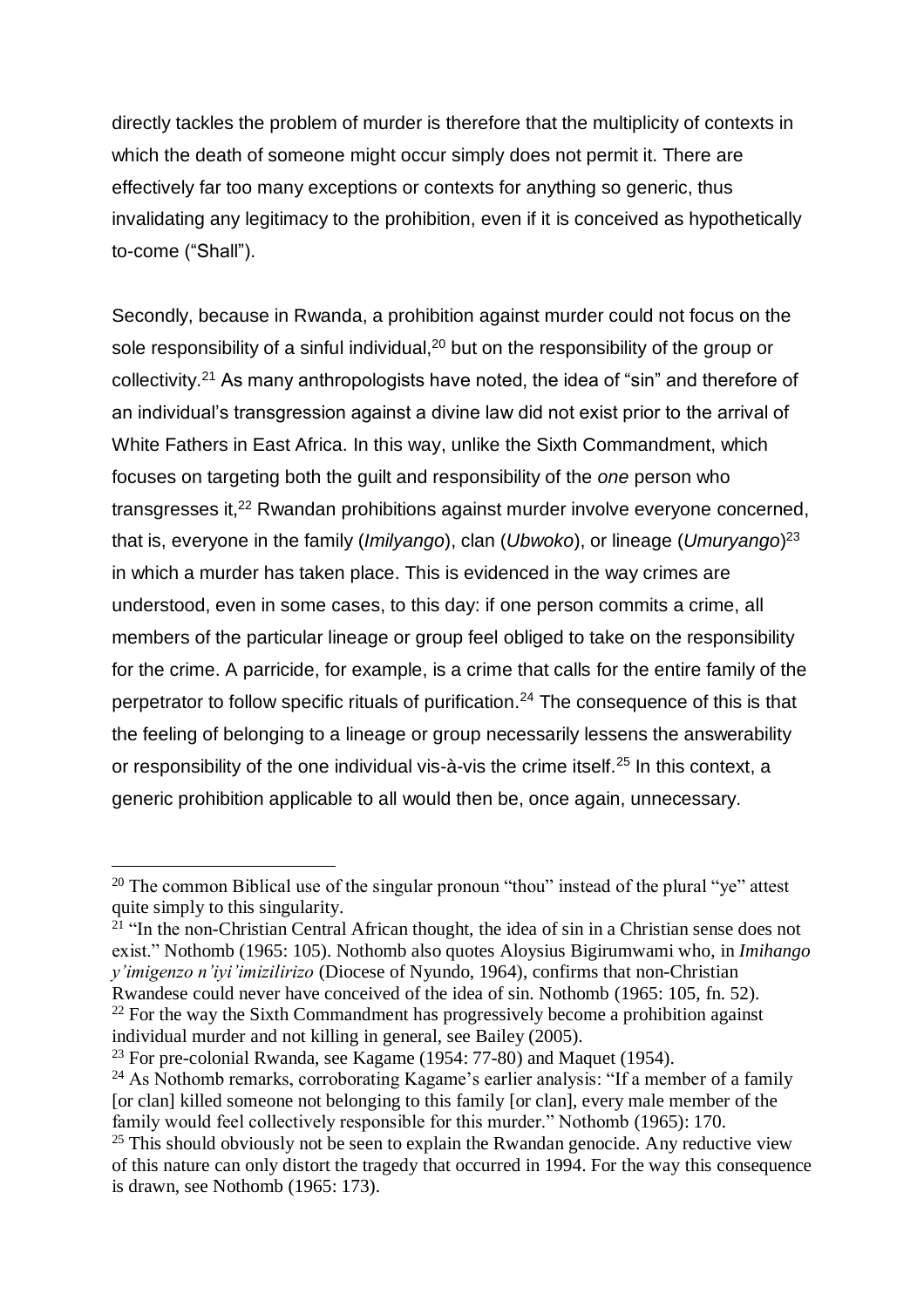So if I take on board these two specific reasons, the issue then becomes a little more complex especially if we include prohibitions not only against murder specifically, but also prohibitions aimed at protecting life as well, for example, those imposed on pregnant women and their husbands.<sup>26</sup> One way to clarify the issue is perhaps to look at the crucial temporal dimension of these Rwandan prohibitions. For Rwandese, an *umuziro* is something that either *falls* down upon its unexpected victim or *remains* as a daily hindrance or inconvenience.<sup>27</sup> As Pierre Smith says:

"When one asks Rwandese why one should try to avoid transgressing *imiziro*, … they usually give two types of answers, one that refers to the past and the other to the future: 'because we inherited from our fathers,' or 'because it is bound to bring misfortune'" (Smith 1979: 18).

The hesitation between inheritance and the provocation of an unhappy future highlights the pivotal temporal dimension of the prohibition: *imiziro* are there to ensure that the present takes place *unencumbered* by the vicissitudes imposed or inflicted by times *not belonging* to it: a past which might not even be remembered or a future which even prediction or projection might not necessarily clarify. In other words, *imiziro* consolidates the present by rendering it free of any (known or unknown) inheritance or expectation.

This explains the Rwandan philosopher Alexis Kagame's startling and seemingly paradoxical claim that one can transgress an *umuziro* without awareness. They fall upon the Rwandese, even if he or she is not aware of them. As he writes:

"The one who transgresses a prohibition exposes him or herself to be punished. However, this punishment can take place immediately after the prohibition is transgressed or long after. This uncertainty means that the person at fault does not necessarily realise his or her crime: one can transgress a prohibition without knowing it. This means that the prohibition does not necessarily imply knowledge or free-will" (Kagame 1956 : 384).

<sup>&</sup>lt;sup>26</sup> Example given to me by Charles Ntampaka.

 $27$  On this, see Dufays and de Moor (1938). On this state of fear, see de Lame (1997: 157-177).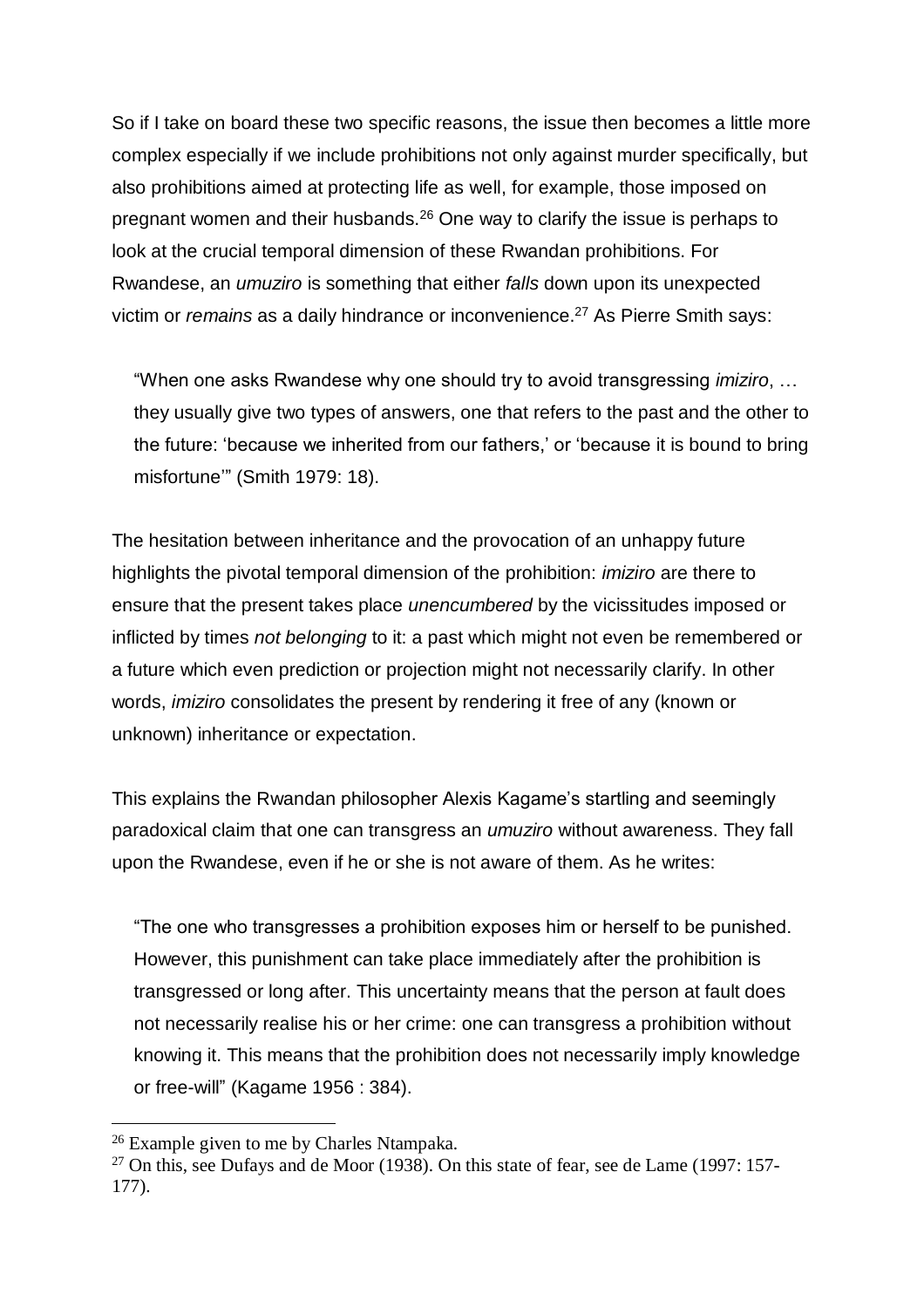The issue here is not one of consciousness versus unconsciousness<sup>28</sup> or that in any given situation a prohibition can potentially be transgressed. The issue is simply that prohibitions take place irrespective of the subject, that is, irrespective of the "I am." They concern the family, clan, or lineage understood as what precisely stretches itself out in time over and beyond the everyday of the individual affected. *Imiziro* thus regulate a social present thick with an immemorial past and an unknowable future that no single Rwandese could possibly fathom in their entirety, let alone regulate with a blanket truism applicable to all.

The outcome of Rwandan prohibitions is therefore not the potential culpability of someone who might transgress a generic law (the "shall" of the Sixth Commandment), but the intermittent state of worry that the family, clan, or lineage undergoes. The worry is indeed that any one of its members accidentally transgresses a prohibition or an observance (*kwandagaza*). This general state of worry can never be overcome precisely because of the a-temporal nature of the social-present involved: ancestors and descendants who might still also be involved in forcing the living in abiding to prohibitions. This explains the famous Rwandan proverb: "*Kuba I Rwanda ni ukwizirira* – To be in Rwanda is to *intermittently* evade what is prohibited."<sup>29</sup> This proverb effectively means that *to be* a Rwandese represents an irregular state of *respons*ibility *to* the family, clan, or lineage on the basis of pre-existing prohibitions that are for a large part forgotten or unknown and that can suddenly fall down as if from out of time. Individual sin is here replaced by the group's general sense of worry that only a common effort of mutual support can attenuate.

There is one major consequence to the ghostly character of these Rwandan prohibitions: whether recognizable or not, whether directed against murder or not, *imiziro* have curiously and paradoxically nothing to do with law. As Kagame says: "They [Rwandan prohibitions] all have this in common: they never concern law. They only fall upon those who are concerned by them. In this way, they enjoin no positive

 $28$  On this, see Balibusta (1985: 152) and Balibusta (2000a: 100).

<sup>&</sup>lt;sup>29</sup> "Être au Rwanda, c'est éviter ponctuellement ce qui n'est pas permis." Kagame (1956: 393). Also quoted in Nothomb (1965: 196).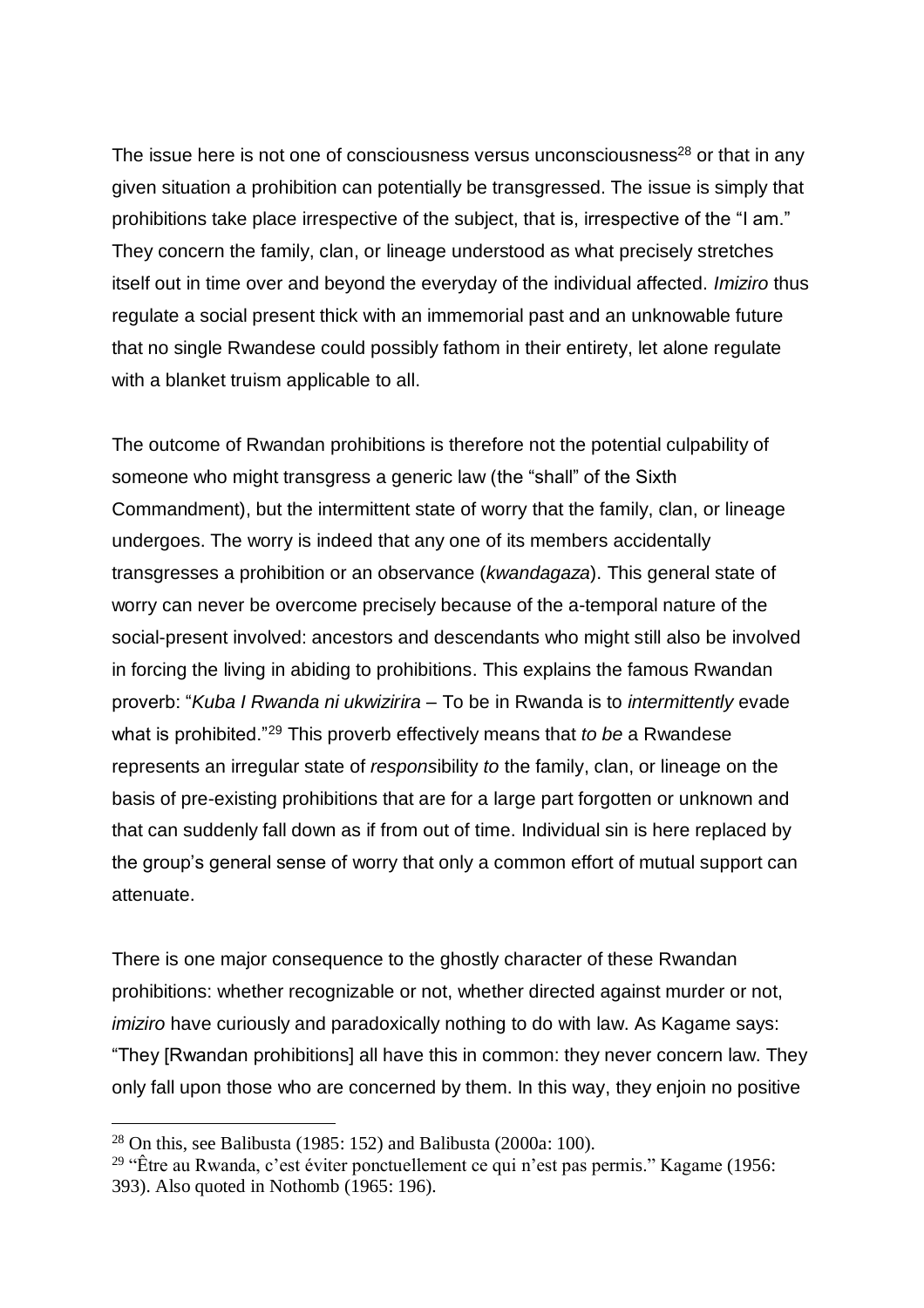outcome" (Kagame 1956: 383). In other words, an *umuziro* is effectively what cannot enter into any form of economy. Nothing can be gained from adhering to them. If the respect of the Sixth Commandment guarantees a life free of prison sentences, then the respect of an *umuziro* guarantees nothing. Why? Simply because the respect of the prohibition might have consequences beyond the single life of the one who takes it on. So adhering to a prohibition does not necessarily guarantee a return in this life or another. The "otherworldly" dimensions (past or future) of the *umuziro* indeed also prevent it from being negotiated in the context of a religious structure of belief: the one who follows a prohibition, for example, can never be promised paradise. Unlike the Abrahamic Commandment, there is here therefore no pay off. In this way, an *umiziro* expresses the necessity of rule in a situation in which there are no written laws and therefore no guarantees.

If one then takes on board the temporal dimension of these oral Rwandan prohibitions with their extraordinary reliance on the family, clan, or lineage, and the possible involvement of long-dead ancestors and future off-springs, then how is one to make sense again of our old First and Sixth Commandments and the way they still articulate the absolute responsibility of the individual (sinful) subject? Can one affect the other and if yes, how? And ultimately, what can be learned, through this comparison, about the birth of language and that of the law?

Let's first look at the impact of these Rwandan prohibitions on what we have inherited from a Judeo-Christian context. The force of generality of the Biblical Commandments, one that inaugurates the sovereignty of both God and human subjectivity and introduces written language as the start of law is here severely shaken at its core and this for three fundamental reasons. Firstly, the force of generality that imposes itself on the individual sinner suddenly no longer makes sense because the group (family, clan, or lineage) takes over from the individual. This does not lessen the responsibility (and the guilt) of the one committing a crime and thereby transgressing a prohibition. This simply extends across generations the transgression, making it a concern for all living relatives. Secondly, the sin that is targeted in the Sixth Commandment is here replaced by accident. To transgress a prohibition is indeed not a criminal offence, but a woeful distortion of the fabric of the social present: the family, clan, or lineage. Again, this does not mean Rwandese are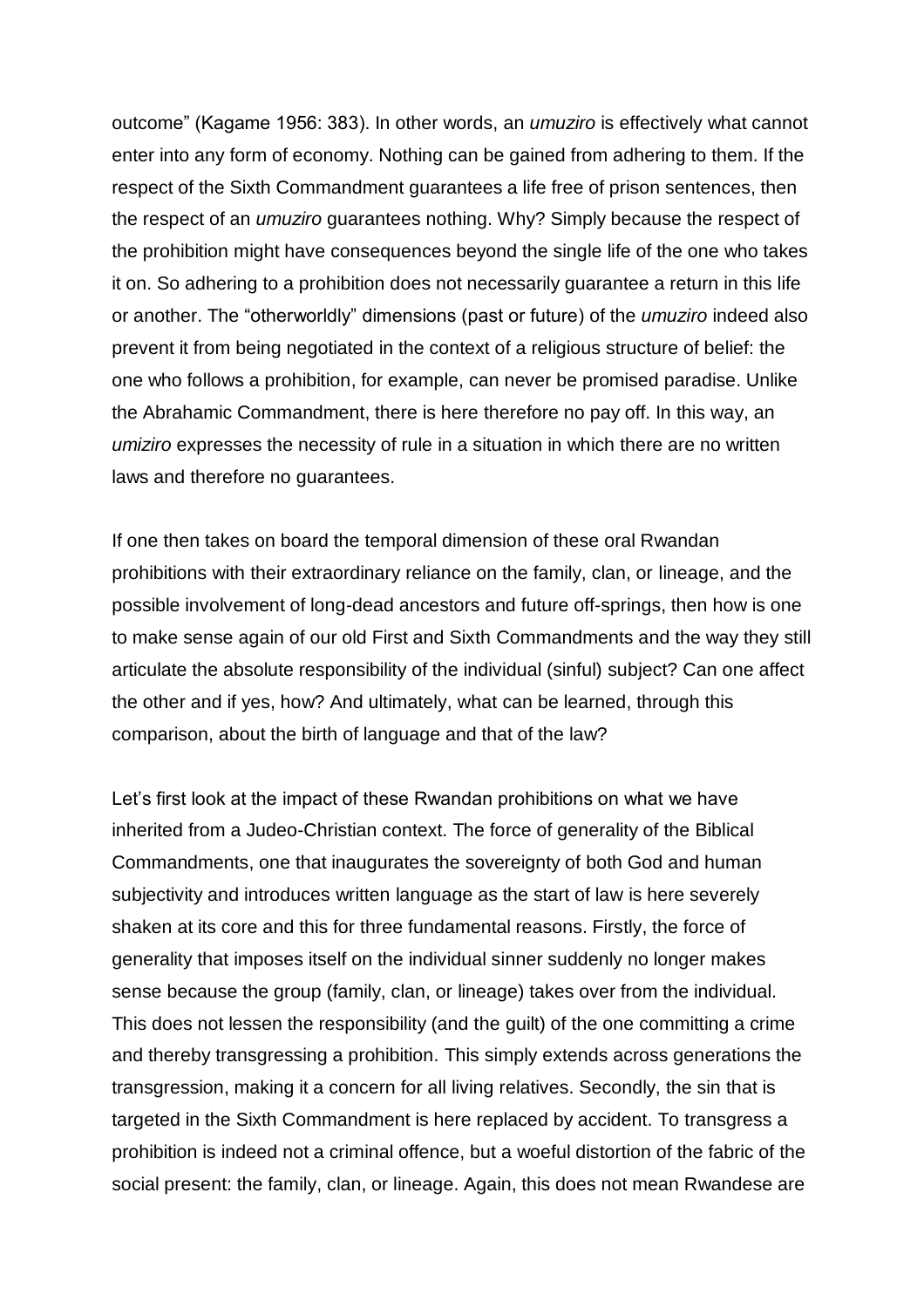freer than their pious religious counterparts. This simply means that accidents happen, some more unfortunate than others, and no one should shoulder the burden of it on their own. Finally, the economic aspect of the Biblical command is here replaced by an intermittent—albeit necessarily nebulous—relationships with ancestors or descendants. This is what the prohibitions ultimately highlight: Rwandese never operate alone; they go through the *imiziro* as part of an a-temporal structure that effectively over-rules them.

Obviously, the aim behind the juxtaposition of Biblical Commandment with Rwandan prohibitions is not to privilege a now often-forgotten oral system over a now sadly often-ignored written Biblical text or vice-versa. Rwandese themselves wouldn't want to do so either, not because they are less ruled by animist beliefs or because they are less Christian than they used to be, but because the two take place every day without anyone really noticing which tradition is being followed. A Benedictine nun living in the Monastère Notre-Dame de l'Annonciation Sovu, near Butare, for example, once told me that she rules her life following both the strict edicts of the Bible and occasionally the long-held beliefs and rules of her family and clan. Similarly, an atheist worldly Rwandese living in the pristine capital city of Rwanda might also easily understand the importance of observing certain moral imperatives without necessarily attributing an origin to these in either one or other system of belief; he or she will simply have inherited them as self-evident. In this way, whether inherited from ancestors or the White Fathers, prohibitions "happen," their force of generality being applicable often irrespective of their written or oral origins. In this way, the laxity in heeding either moral system to "the letter" renders pointless any attempt at distinguish the two or creating a hierarchy between them.

This juxtaposition aims instead to question what is generally perceived as selfevident: i.e. that the start of ethics can only be found in the intertwinement of a generic responsible singular subject and of a written commandment, principle, or maxim that can be read, uttered, and repeated. In other words, looking at Rwandan prohibitions allows us to question the very foundations of ethics in general, their supposed dependence on the written and their reliance on often forgotten religious commandments. The orality of Rwandan prohibitions, their many contexts, the general un-answerability of the individual, the extension of the problem throughout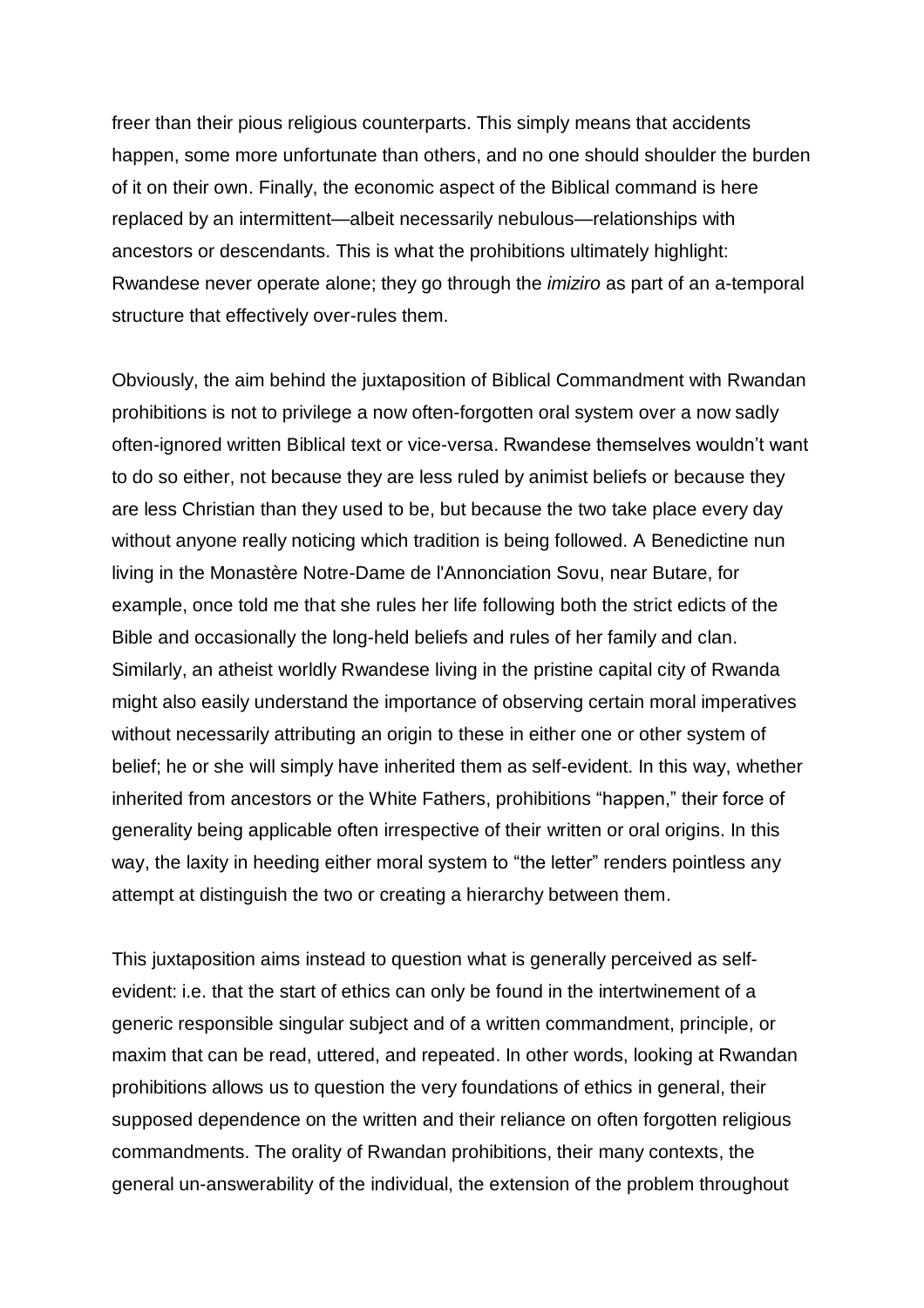the family, clan, or lineage, and beyond those, towards what can never be remembered or anticipated, shake the concreteness of Moses's tables and their invitation to deliberation as well as the supposed goodness of always trumping the possibility of murder with an "I am the Lord, thy God." What prohibition is indeed transgressed if it is not just futural, but also multiple and ancestral? Who is really responsible when a crime is committed? Who should endorse the responsibility of a crime if the "I am" is socially set aside? These are questions that neither philosophy nor ethics understood in a Western context can possibly answer if it doesn't take seriously what Rwandan prohibitions with their source in the oral tradition leave us.

This juxtaposition also aims at questioning yet another meta-narrative of Abrahamic origin unnecessarily blanketing the world. Looking at intermittently-used oral prohibitions in Rwanda, thinking about the role of ancestors and descendants in the attribution of responsibility or guilt amidst a family, clan, or lineage, and considering what does not belong to the social present when a prohibition enters into force, allow overall to question the supposed universality of a fundamentally problematic—if not dangerous—monotheistic system that privileges criminal individuals, their necessary guilt, and inevitably, their eventual redemption in a penitentiary system provided by the community or in a world beyond. The juxtaposition thus forces a different kind of reflection that focuses on the origin of ethics: not where do ethics come from or how it comes to us, but who actually utters moral imperatives and who is ready to hear them? This simple shift from "where" to "who" that only an oral tradition can provoke shows that ethics effectively cannot exclusively originate in a written law and it cannot concern the individual as if a sovereign subject; it concerns the social present, as it occurs amongst groups of people and those who are no longer there or are yet to come. It is amongst them that ethical commandments and moral imperatives are provoked into being or made to "happen," something which is difficult to reconcile with the economies provided in writing by monotheistic religions and their secular avatars.

Finally, by juxtaposing First and Sixth Commandments with Rwandan Prohibitions, the aim is also to finally make sense of the conundrum left behind by the Rwandan genocide: who is indeed responsible in a situation in which there is no single individual ultimately responsible for the crimes committed (a Hitler or a Stalin, for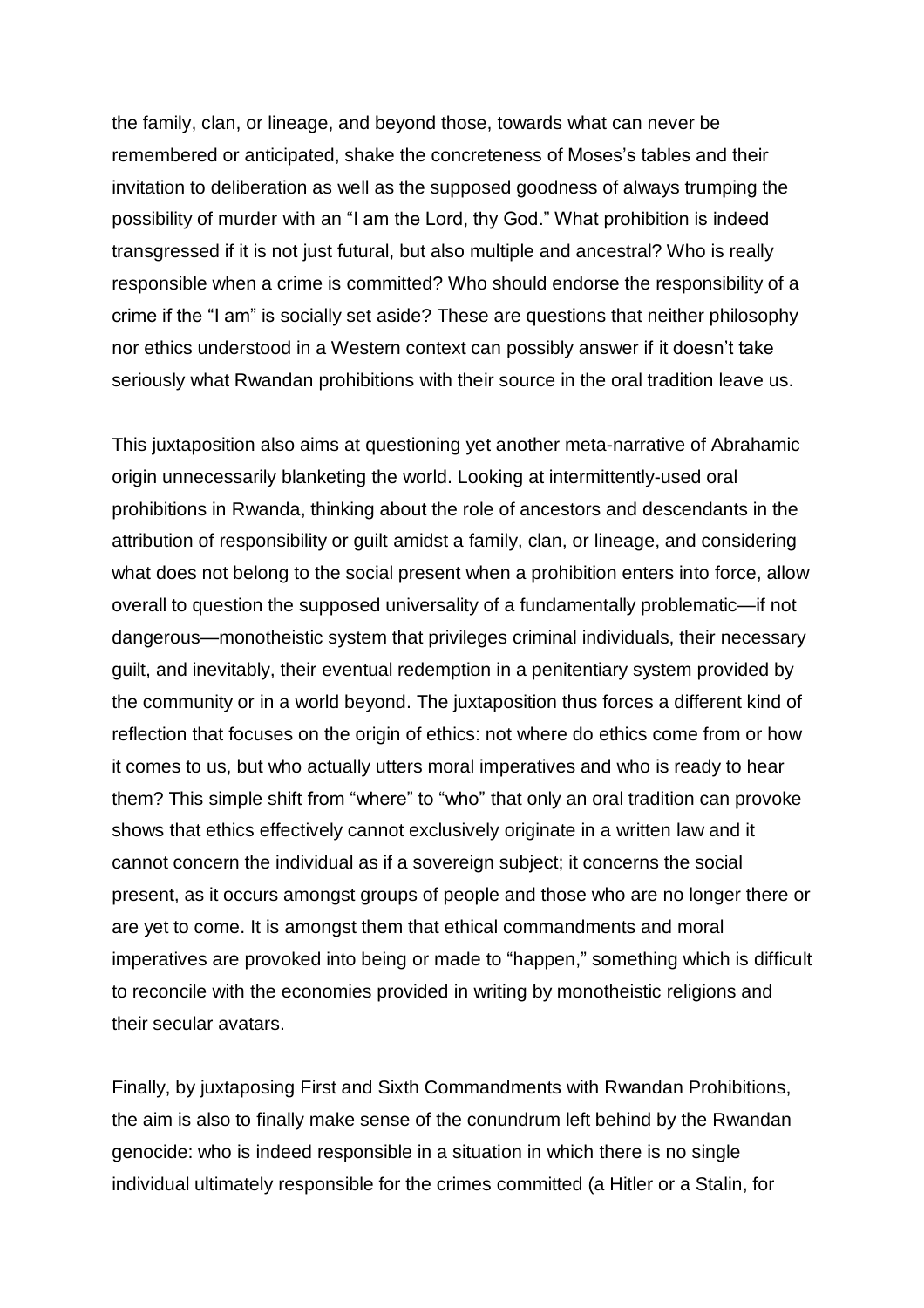example), but a whole nation committing, voluntarily or not, acts of genocide? This is probably the most difficult and problematic aspect of the Rwandan Genocide: it knows no designated culprit; it identifies no single sinner; it recognizes no "evil" person. This is especially the case now that the distinctions Hutus/Tutsi is forbidden and a new unifying a-historical citizenship homogenizes the population under one name: the Rwandese, not as a family, clan, or lineage, but as a uniform appellation ("I am Rwandese…") belonging at once to no one and everyone. Cast in such a generic mould, the fault, guilt, and responsibility for the genocide is thus inevitably transposed onto the "other" and especially the foreigner for having imposed the ethnic distinction in the first place (Belgian ethnographers), for intervening at the last minute disastrously (operation Turquoise), and for refusing to help (Clinton and the UN) during one of the most terrifying moments in the history of humanity. Notwithstanding this un-resolvable conundrum, we therefore have much to learn from the old Rwandan prohibitions. They invite us to think ethics beyond the burdensome confines of the birth of subjectivity, language, and the monotheism of "I am the Lord, thy God."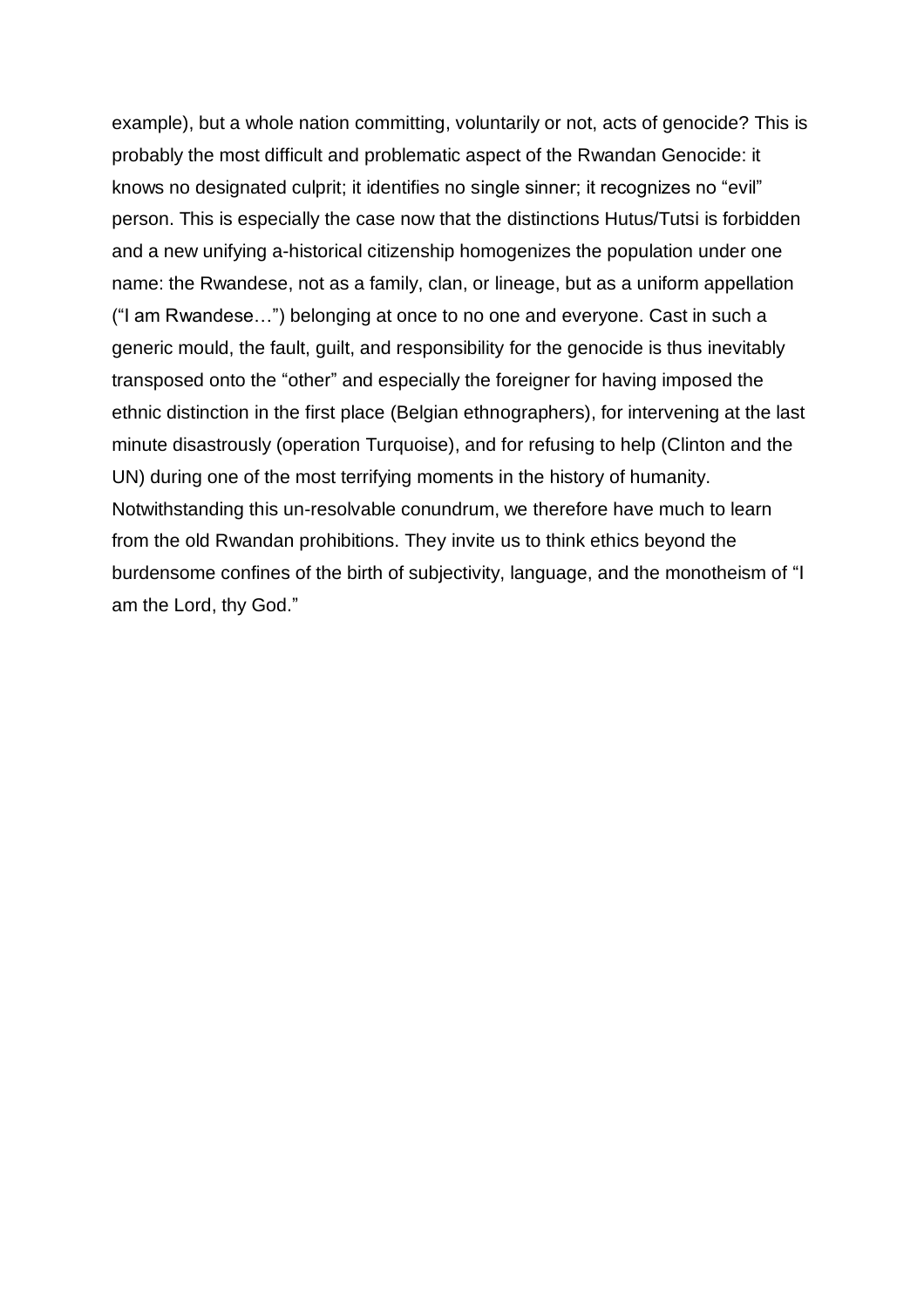#### **Bibliography**

Bailey, Wilma Ann. 2005. *"You Shall Not Kill" or "You Shall Not Murder"? The Assault on a Biblical Text*. Collegeville: Liturgical Press.

Balibusta, Maniragaba. 1985. *Les Perspectives de la pensée philosophique Bantu-Rwandaise après Alexis Kagame.* Butare: Editions Universté Nationale du Rwanda.

—. 2000a. *Une archéologie de la violence en Afrique des grands lacs.* Libreville: Editions du CICIBA.

—. 2000b. *Le Potentiel ontologique des langues Bantu face à l'ontologie classique.*  Libreville, Gabon: Editions du CICIBA.

Bigirumwami, Aloys. 1983. *Umuntu* (L'homme). Vol. I: *Jyejyejyewe-Jyejyenyine* (*Une anthropologie rwandaise traditionnelle*); Vol. II: *Imibereho y'umuntu* (*La vie morale traditionnelle*). Diocèse de Nyundo: Manuscrit.

—. 1987. *Imigani "timangiro" y'u Rwanda* (*Les Contes moraux du Rwanda*) translated by Bernardin Muzungu. Butare: Éditions de l'Université nationale du Rwanda.

Biruka, Innocent. 2010. *Sagesse rwandaise et culture de la paix.* Paris: L'Harmattan.

Bourgeois, René. 1954-1958. *Banyarwanda et Barundi*, 4 vol.: 1. Ethnographie; 2. La coutume; 3. Religion et magie; 4. L'évolution du contrat de bail à cheptel au Ruanda-Urundi. Bruxelles: Académie royale des Science coloniales.

Crepeau, Pierre and Simon Bizimana, 1979. *Proverbes du Rwanda*. Tervuren: Musée Royal de l'Afrique Centrale.

Crepeau, Pierre. 1985. *Parole et Sagesse: Valeurs sociales dans les proverbes du Rwanda.* Tervuren: Musée royal de l'Afrique centrale.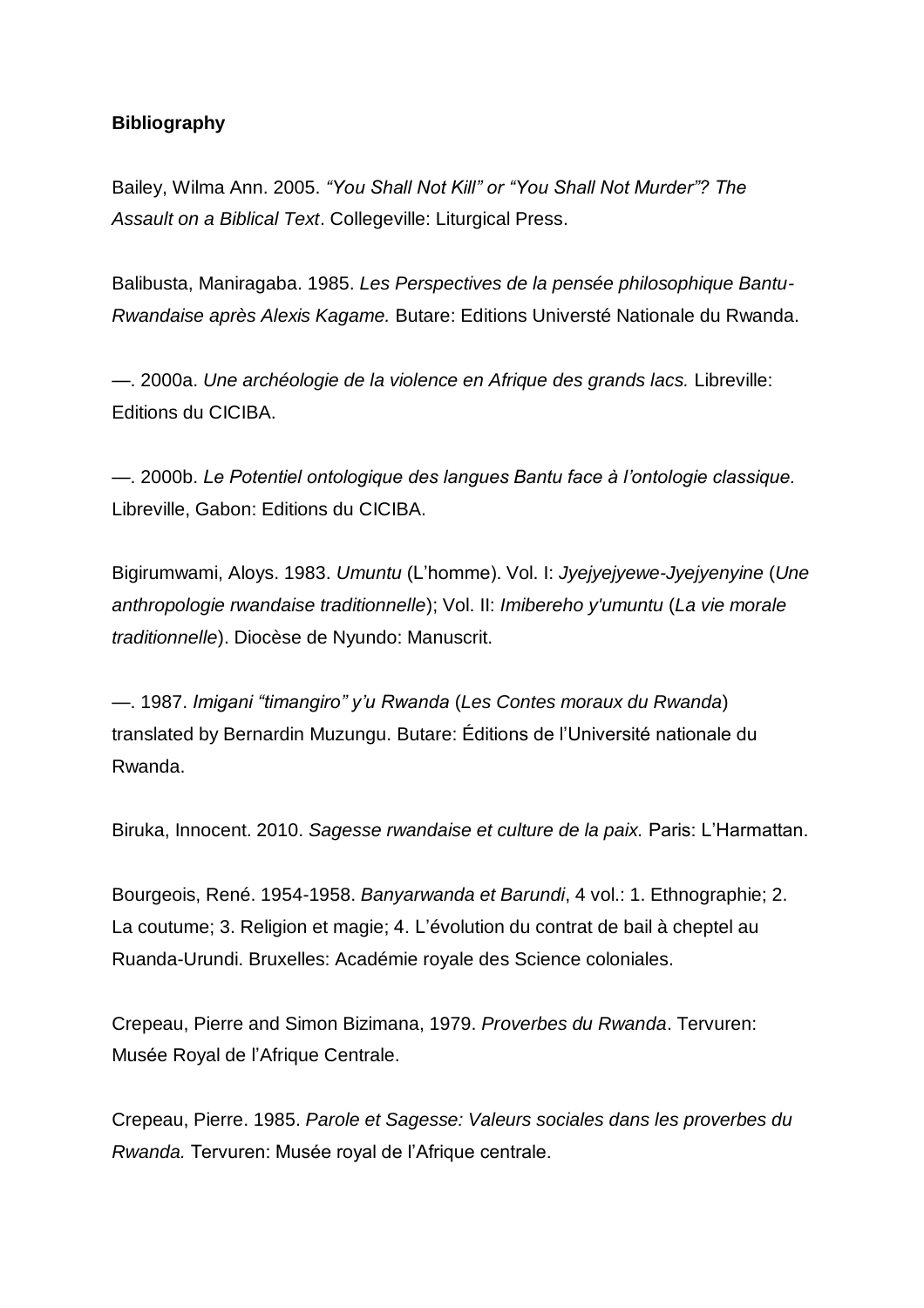de Lame, Danielle. 1997. "Le Génocide Rwandais et le vaste monde, les liens du sang." In Stefaan Maryse and Filip Reyntjens, eds., *Annuaire de la région Grands Lacs*, 1996-1997. Paris, Harmattan, 157-177.

—. 2004. "Mighty Secrets, Public Commensality, and the Crisis of Transparency: Rwanda through the Looking Glass." In *Canadian Journal of African Studies* 38, no. 2, 288-9.

—. 2005. *A Hill Among a Thousand: Transformations and Ruptures in Rural Rwanda*, translated by Helen Arnold. Madison: The University of Wisconsin Press.

Derrida, Jacques. 2001. "Violence and Metaphysics: An Essay on the Thought of Emmanuel Levinas," translated by Alan Bass. In *Writing and Difference*. London: Routledge.

Des Forges-Liebhafsky, Alison. 2011. *Defeat is the Only Bad News: Rwanda Under Musinga, 1897-1931*. Madison: The University of Wisconsin Press.

Dufays, Felix. And Vincent de Moor. 1938. *Les Enchaînés au Kinyaga*. Brussels: Librarie de la Grand'Place.

Gasarabwe, Edouard. 1978. *Le Geste Rwanda*. Paris; Union Générale d'Éditions.

—. 1993. "Meaningful Gestures," The UNESCO Courier 46-9, 31-33.

Kagame, Alexis 1954. *Les Organisations socio-familiales de l'ancien Rwanda*. Brussels: Marnixlaa.

—. 1956. *La philosophie bantu-rwandaise de l'être.* Brussels: Académie royale des Sciences coloniales.

Levinas, Emmanuel. 1969. *Totality and Infinity: An Essay on Exteriority*, translated by Alphonso Lingis. Pittsburgh: Duquesne University Press.